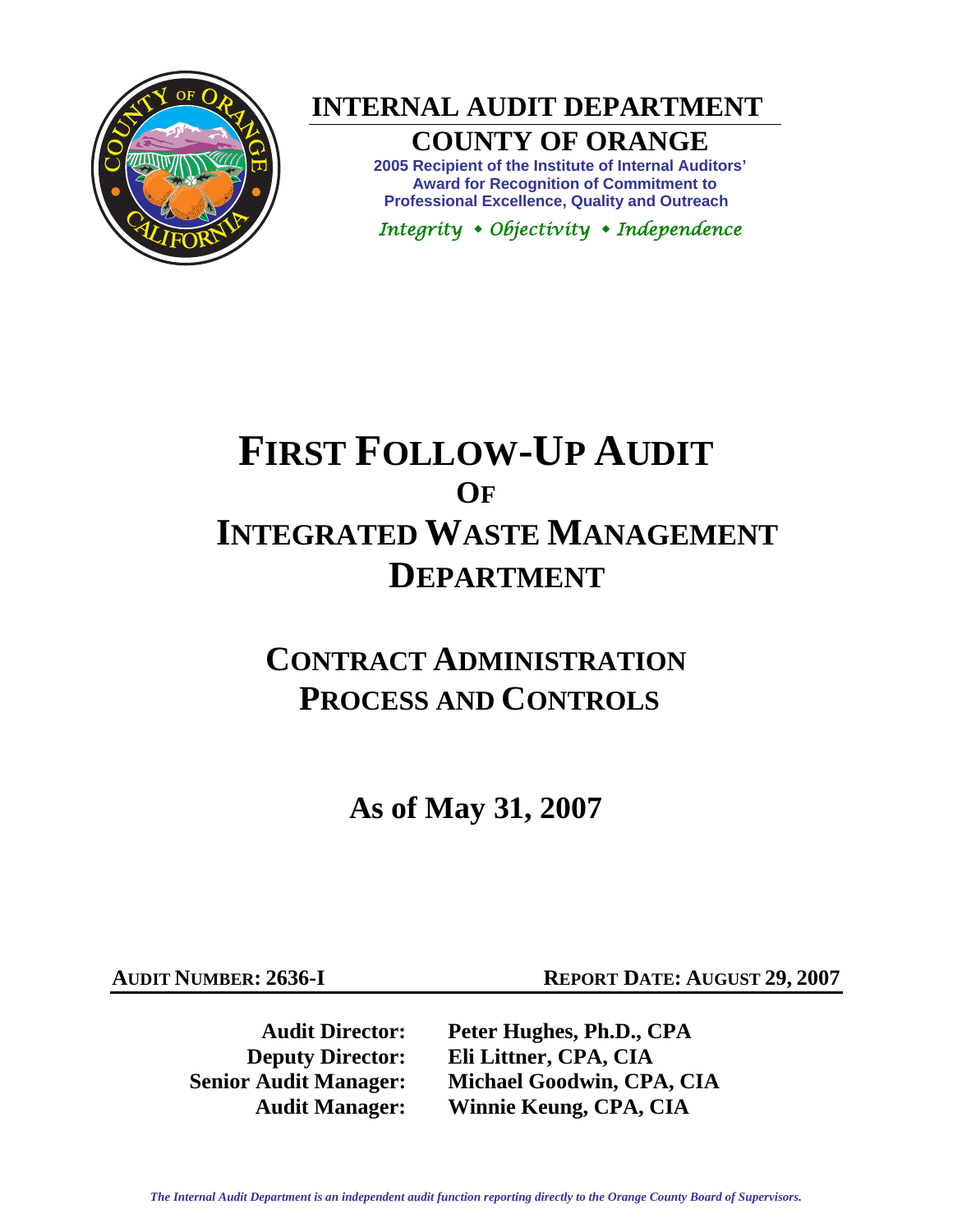## **First Follow-Up Audit of Integrated Waste Management Department Contract Administration Process and Controls**

**Original Audit No. 2591** 

## **As of May 31, 2007**

## **TABLE OF CONTENTS**

| ATTACHMENT B: IWMD and Auditor-Controller Management Response  4 |  |
|------------------------------------------------------------------|--|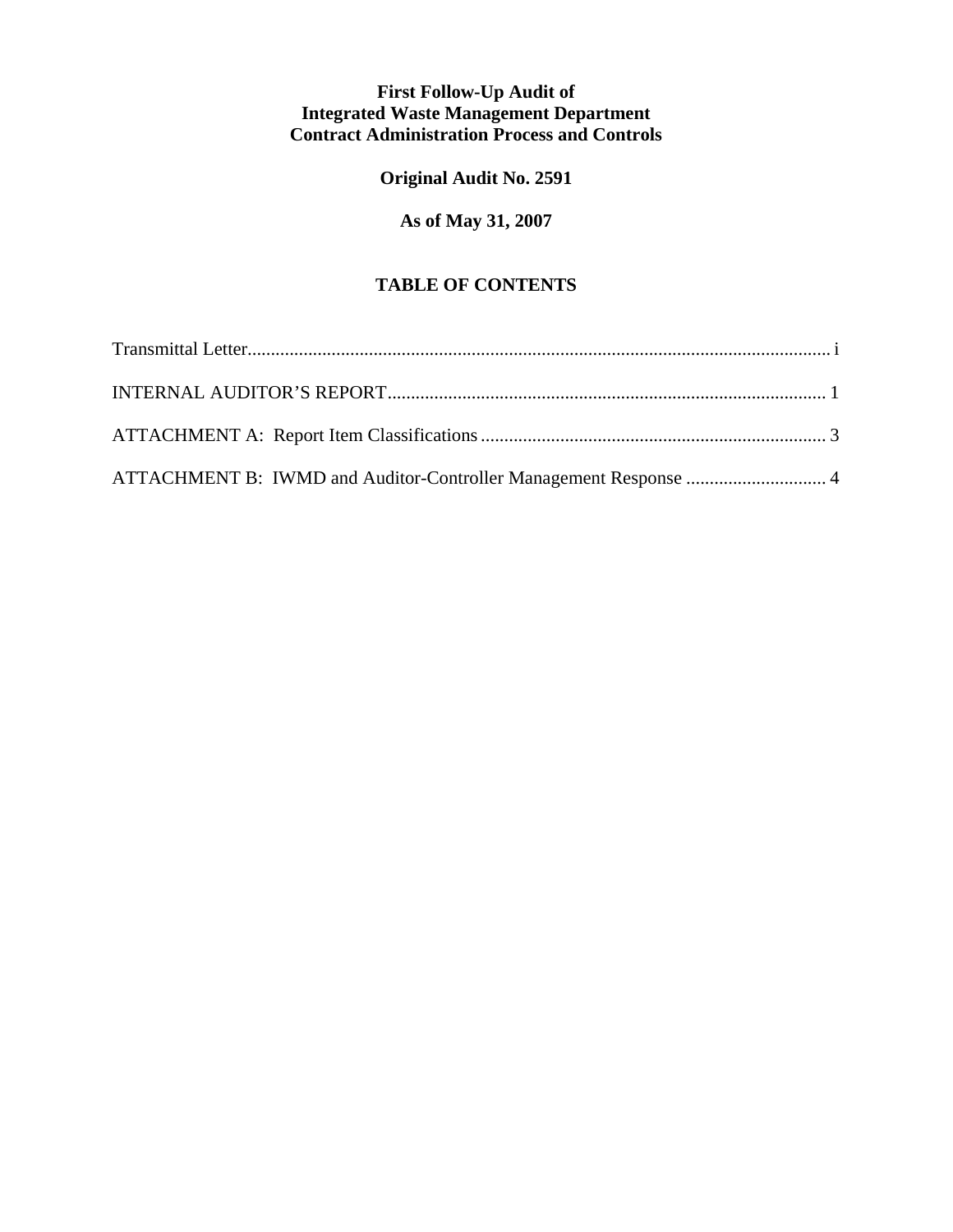<span id="page-2-0"></span> *Independence Objectivity Integrity* 



*Providing Facts and Perspectives Countywide* 

#### **OFFICE OF THE DIRECTOR**

#### **DR. PETER HUGHES**

**PH.D., MBA, CPA,**  Certified Compliance & Ethics Professional (CCEP) Certified Information Technology Professional (CITP) Certified Internal Auditor (CIA) Certified Fraud Examiner (CFE)

**E-MAIL: peter.hughes@iad.ocgov.com** 

**ELI LITTNER DEPUTY DIRECTOR** CPA, CIA, CFE, Certified Fraud Specialist (CFS), Certified Information Systems Auditor (CISA)

> **MICHAEL J. GOODWIN SENIOR AUDIT MANAGER** CPA, CIA

**ALAN MARCUM SENIOR AUDIT MANAGER** MBA, CPA, CIA, CFE

**AUTUMN MCKINNEY SENIOR AUDIT MANAGER** CPA, CIA, CISA Certified Government Financial Manager (CGFM)

**HALL OF FINANCE & RECORDS 12 CIVIC CENTER PLAZA, RM. 232 SANTA ANA, CA 92701** 

www.ocgov.com/audit

**(714) 834-5475 (714) 834-2880 Fax** 

**OC FRAUD HOTLINE (714) 834-3608** 

#### **COUNTY OF ORANGE BOARD OF SUPERVISORS' INTERNAL AUDIT DEPARTMENT**

#### **Transmittal Letter**

Audit No. 2636-I

August 29, 2007

TO: Janice V. Goss, Director Integrated Waste Management Department

FROM: Peter Hughes, Ph.D., CPA, Director Letter Nughles Internal Audit Department

SUBJECT: First Follow-Up Audit of Integrated Waste Management Department Contract Administration Process and Controls, Original Audit No. 2591, Issued November 29, 2006

We have completed a First Follow-Up Audit of the Integrated Waste Management Department's contract administration process and controls. Our audit was limited to reviewing, as of May 31, 2007, actions taken to implement the eleven recommendations in our audit report dated November 29, 2006. The results of our Follow-Up Audit along with a new finding we identified are discussed in the **Internal Auditor's Report** following this transmittal letter.

**Please note**, we have a more structured and rigorous Follow-Up Audit process in response to recommendations and suggestions made by the Audit Oversight Committee (AOC) and the Board of Supervisors (BOS). As a matter of policy, our first Follow-Up Audit now begins at six months upon the official release of the report. A copy of all our Follow-Up Audit reports is provided to the BOS as well as to all those individuals indicated on our standard routing distribution list.

The AOC and BOS expect that audit recommendations will typically be implemented within six months and often sooner for significant and higher risk issues. Our **second Follow-Up Audit** will begin at 12 months from the release of the original report, by which time *all* audit recommendations are expected to be addressed and implemented.

At the request of the AOC, we are to bring to their attention any audit recommendations we find still not implemented or mitigated after the second Follow-Up Audit. The AOC requests that such open issues appear on the agenda at their next scheduled meeting for discussion.

Because a new control finding was noted during our Follow-Up Audit, we have attached a Second Follow-Up Audit Report Form. IWMD Accounting should complete this template as our audit recommendation is implemented. When we perform our Second Follow-Up Audit, we will need to obtain the completed document to facilitate our review.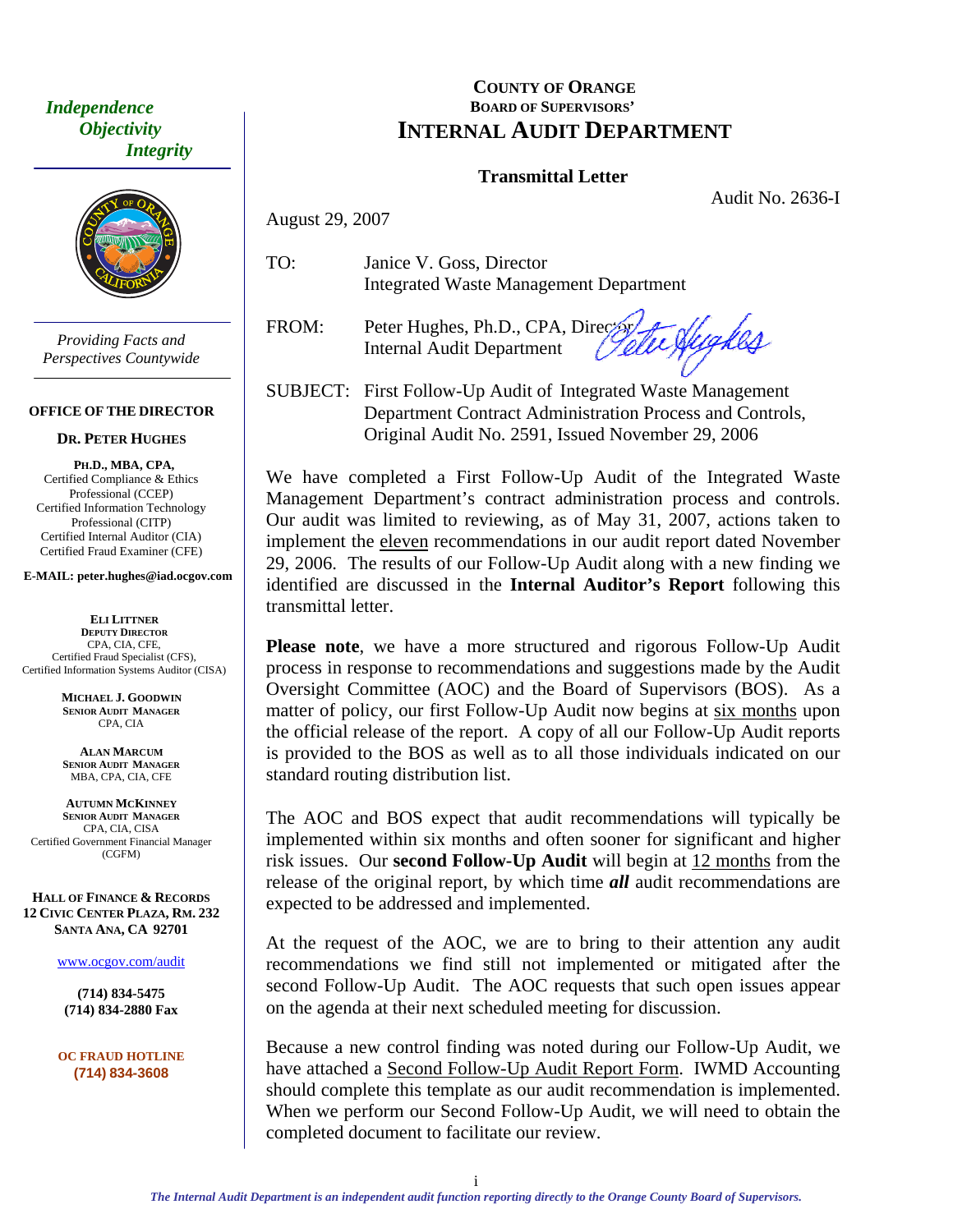*Janice V. Goss, Director Integrated Waste Management Department August 29, 2007 Page ii* 

Each month I submit an **Audit Status Report** to the BOS where I detail any material and significant audit findings released in reports during the prior month and the implementation status of audit recommendations as disclosed by our Follow-Up Audits. Accordingly, the results of this Follow-Up Audit will be included in a future status report to the BOS.

As always, the Internal Audit Department is available to partner with you so that IWMD can successfully implement or mitigate difficult audit recommendations. Please feel free to call me should you wish to discuss any aspect of our audit report or recommendations.

#### Attachment

Other recipients of this report:

 Thomas G. Mauk, County Executive Officer Alisa Drakodaidis, Deputy CEO, Infrastructure & Environmental Services David E. Sundstrom, Auditor-Controller Ronald Pierre, Deputy Director, IWMD/Administration Dick Harabedian, Deputy Director, IWMD/North Regional Landfill Operations Gary Brown, Deputy Director, IWMD/Central Regional Landfill Operations Michael Giancola, Deputy Director, IWMD/South Regional Landfill Operations Shaun Skelly, Director of Accounting Operations, Auditor-Controller Bill Castro, Assistant Auditor-Controller, Satellite Accounting Operations Tonya Burnett, Manager, IWMD/Accounting Services Foreperson, Grand Jury Darlene J. Bloom, Clerk of the Board of Supervisors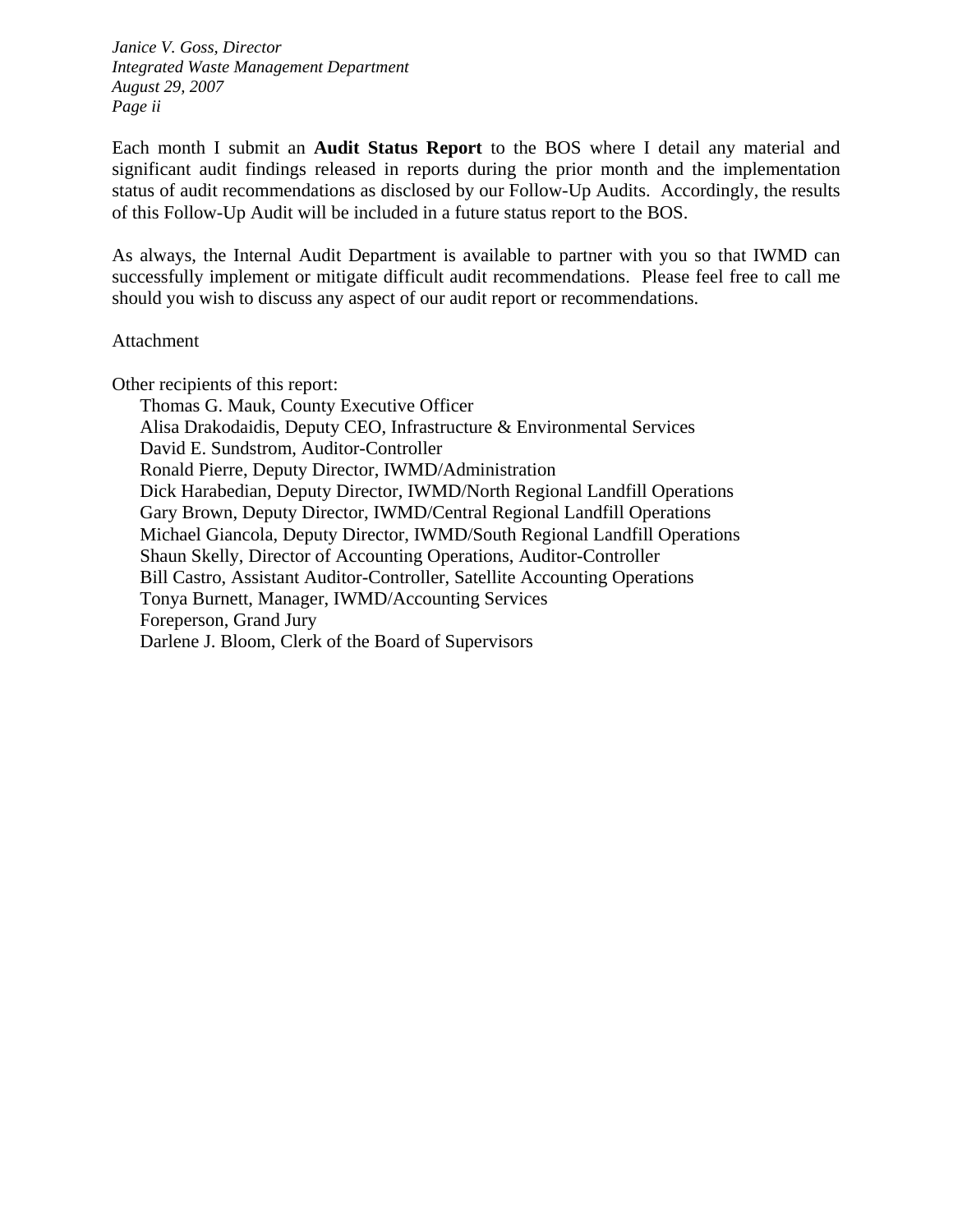*Objectivity Integrity* 



*Providing Facts and Perspectives Countywide* 

#### **OFFICE OF THE DIRECTOR**

**DR. PETER HUGHES**

**PH.D., MBA, CPA,**  Certified Compliance & Ethics Professional (CCEP) Certified Information Technology Professional (CITP) Certified Internal Auditor (CIA) Certified Fraud Examiner (CFE)

**E-MAIL: peter.hughes@iad.ocgov.com** 

**ELI LITTNER DEPUTY DIRECTOR** CPA, CIA, CFE, Certified Fraud Specialist (CFS), Certified Information Systems Auditor (CISA)

> **MICHAEL J. GOODWIN SENIOR AUDIT MANAGER** CPA, CIA

**ALAN MARCUM SENIOR AUDIT MANAGER** MBA, CPA, CIA, CFE

**AUTUMN MCKINNEY SENIOR AUDIT MANAGER** CPA, CIA, CISA Certified Government Financial Manager (CGFM)

**HALL OF FINANCE & RECORDS 12 CIVIC CENTER PLAZA, ROOM 232 SANTA ANA, CA 92701** 

www.ocgov.com/audit

**(714) 834-5475 (714) 834-2880 Fax** 

**OC FRAUD HOTLINE (714) 834-3608** 

### <span id="page-4-0"></span>**COUNTY OF ORANGE BOARD OF SUPERVISORS'**  *Independence*<br>*INTERNAL AUDIT DEPARTMENT*

#### **INTERNAL AUDITOR'S REPORT**

Audit No. 2636-I

August 29, 2007

TO: Janice V. Goss, Director Integrated Waste Management Department

SUBJECT: First Follow-Up Audit of Integrated Waste Management Department Contract Administration Process and Controls Original Audit No. 2591, Issued November 29, 2006

We have completed a First Follow-Up Audit of the Integrated Waste Management Department's Contract Administration process and controls. Our audit was limited to reviewing, as of May 31, 2007, actions taken to implement the eleven recommendations made in our original audit report.

The original audit report contained eleven (11) recommendations. **We are pleased to report that satisfactory corrective action has taken place for all eleven audit recommendations. We commend IWMD on their responsiveness and attentiveness given to implementing our recommendations for IWMD Administration and the three landfills.** 

During our Follow-Up Audit, a new issue came to our attention pertaining to our recommendations involving Contract Monitoring Worksheets prepared in **IWMD Accounting**, which is staffed and managed by **Auditor-Controller** personnel. These worksheets are used by the divisions to help monitor contract expenditures. Our finding and recommendation are discussed below and is considered a **Significant Issue**. See *Attachment A* for a description of report item classifications.

#### **New Finding – Contract Monitoring Worksheets**

IWMD Accounting prepares and maintains Contract Monitoring Worksheets (Worksheets) to monitor the expenditures of all contracts. These Worksheets contain contract information, all expenditures and available balances by vendor for all IWMD locations. Total contract expenditures are automatically updated when IWMD Accounting inputs transactions into the Worksheets during invoice processing.

We reviewed six Worksheets for purposes of our Follow-Up Audit and found that three Worksheets (50%) contained formula errors resulting in total contract expenditures being understated by \$1,465.15 and \$222.27, respectively, for two contractors at North and South Landfills. We also noted a Worksheet for one contractor at Central landfill contained an error in the invoice column resulting in expenditures being double counted.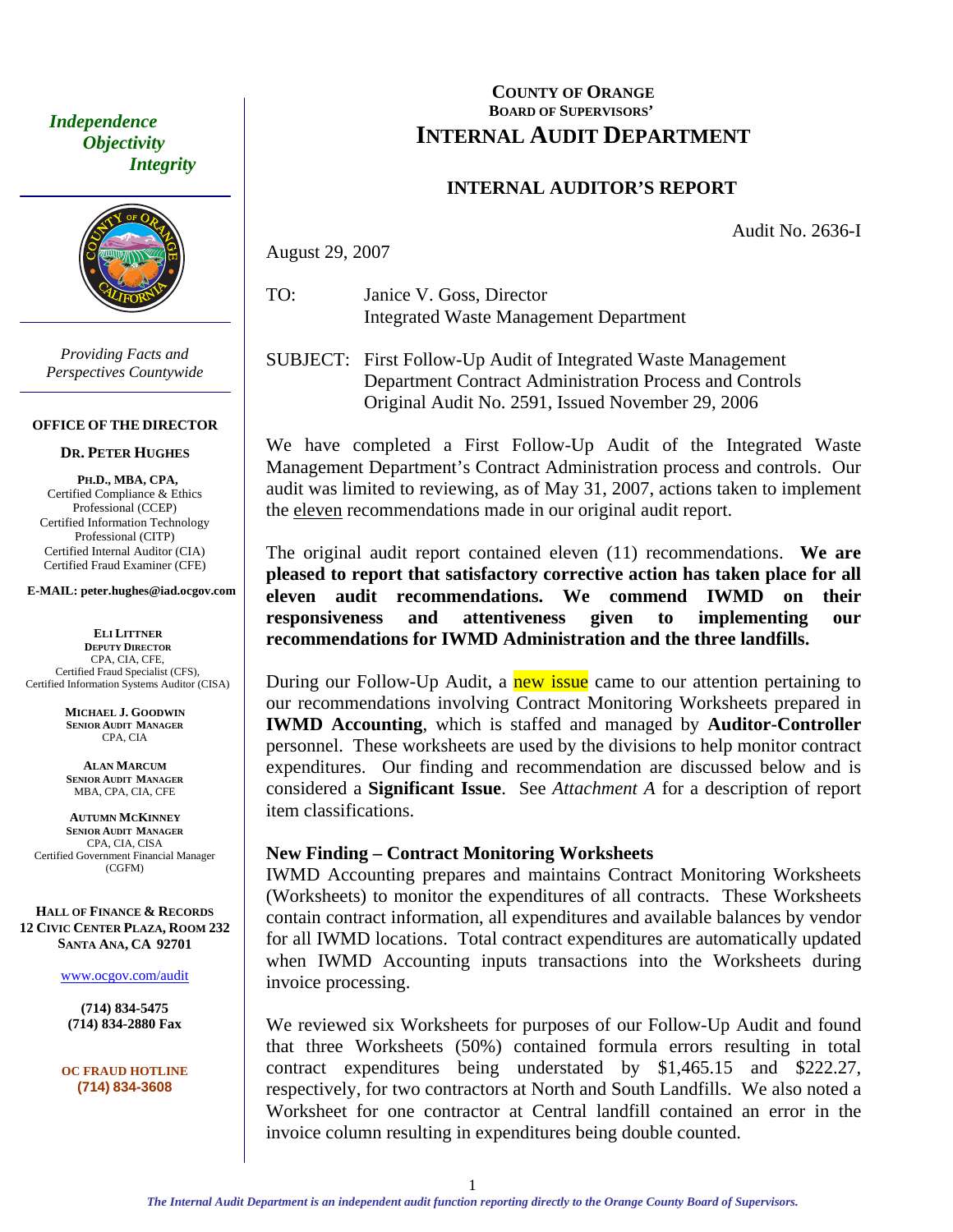*Janice V. Goss, Director Integrated Waste Management Department August 29, 2007 Page 2* 

Although supervisory reviews of the Worksheets were performed by Auditor-Controller staff in IWMD Accounting to ensure completeness, these formula errors were not detected during the reviews.

Because IWMD divisions use Contract Monitoring Worksheets to monitor contract expenditures, some which are shared contracts between the divisions, it is important that the Worksheets contain accurate information as to prevent the risk of contract overruns. A detailed desk review in addition to a supervisory review would help ensure the accuracy of the Worksheets.

#### **New Recommendation**

We recommend IWMD Accounting establish procedures to ensure the accuracy of *Contract Monitoring Worksheets.* 

#### **IWMD and Auditor-Controller Management Response:**

Concur. IWMD Accounting has established a procedure to ensure the accuracy of Contract Monitoring Worksheets. The IWMD Accounting Accounts Payable Supervisor will review the payment postings and check the formulas on the Contract Monitoring Worksheets for Negotiated Contracts. The payment postings and formulas on the Price Agreement Contract Monitoring Worksheets will be checks by IWMD Accounting staff and/or the Accounts Payable Supervisor. If the Contract Monitoring Worksheets contain any errors, the appropriate Accounts Payable staff will be notified and corrections will be made.

We appreciate the courtesy and cooperation extended to us by the personnel of the IWMD and IWMD Accounting during our Follow-Up Audit. If we can be of further assistance, please contact me or Eli Littner, Deputy Director, at 834-5899, or Michael Goodwin, Senior Audit Manager at 834-6066.

Peter Hughes, Ph.D., CPA Director, Internal Audit

Attachment A – Report Item Classifications

Distribution Pursuant to Audit Oversight Committee Procedure No. 1: Members, Board of Supervisors Members, Audit Oversight Committee Thomas G. Mauk, County Executive Officer Alisa Drakodaidis, Deputy CEO, Infrastructure & Environmental Services David E. Sundstrom, Auditor-Controller Ronald Pierre, Deputy Director, IWMD/Administration Dick Harabedian, Deputy Director, IWMD/North Regional Landfill Operations Gary Brown, Deputy Director, IWMD/Central Regional Landfill Operations Michael Giancola, Deputy Director, IWMD/South Regional Landfill Operations Shaun Skelly, Director of Accounting Operations, Auditor-Controller Bill Castro, Assistant Auditor-Controller, Satellite Accounting Operations Tonya Burnett, Manager, IWMD/Accounting Services Foreperson, Grand Jury Darlene J. Bloom, Clerk of the Board of Supervisors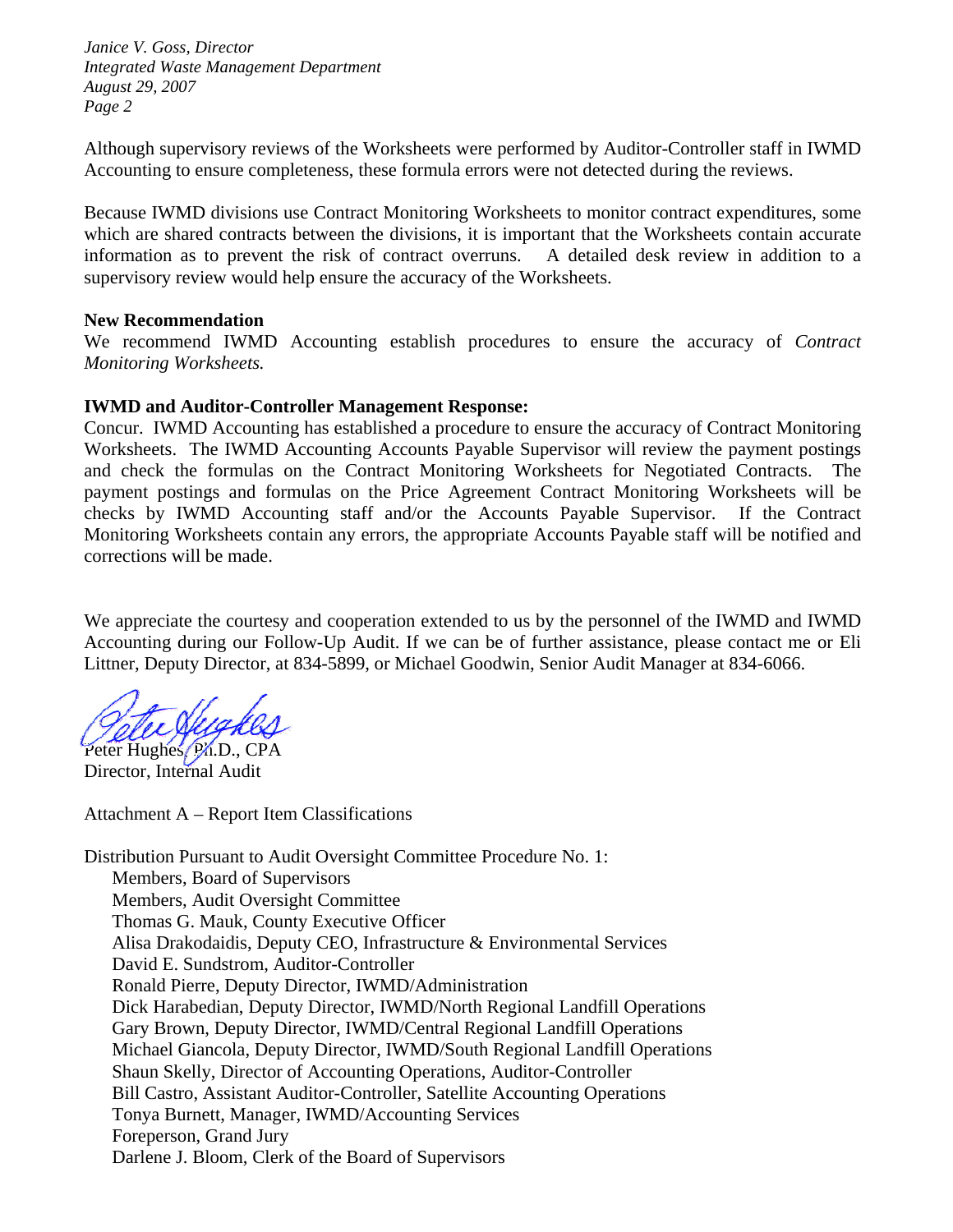<span id="page-6-0"></span>For purposes of reporting our audit observations and recommendations, we classify audit report items into three distinct categories:

## **Material Weaknesses:**

Audit findings or a combination of Significant Issues that can result in financial liability and exposure to a department/agency and to the County as a whole. Management is expected to address "Material Weaknesses" brought to their attention immediately.

### **Significant Issues:**

Audit findings or a combination of Control Findings that represent a significant deficiency in the design or operation of processes or internal controls. Significant Issues do not present a material exposure throughout the County. They generally will require prompt corrective actions.

## **Control Findings:**

Audit findings that require management's corrective action to implement or enhance processes and internal controls.Control Findings are expected to be addressed within our follow-up process of six months, but no later than twelve months.

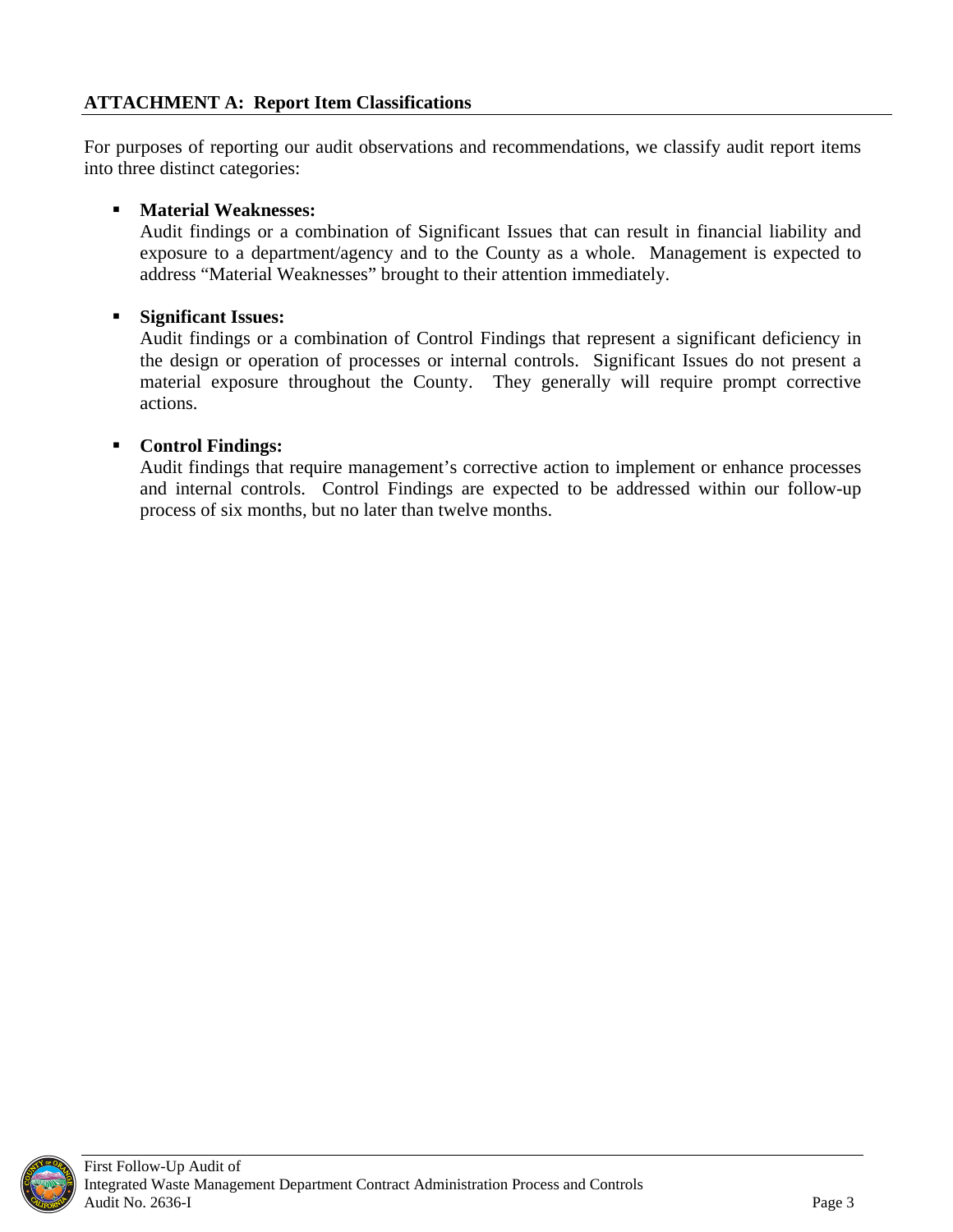<span id="page-7-0"></span>**Janice V. Goss, Director** 320 N. Flower Street, Suite 400 **COUNTY OF ORANGE** Santa Ana, CA 92703 www.oclandfills.com **INTEGRATED WASTE MANAGEMENT DEPARTMENT** Telephone: (714) 834-4000 Fax: (714) 834-4183 August 15, 2007 мтериді дір 207 AUC 20 M 1: 52 To: Thomas Mauk County Executive Officer Peter Hughes, CPA Director, Internal Audit From: Janice V. Goss, Director **Integrated Waste Management Department**  $RE:$ Audit No. 2636-I – Response to Draft Report on First Follow-up Audit of IWMD Contract Administration Process and Controls - Original Audit No. 2591 For your review and approval, please find attached IWMD's and Auditor Controller's joint response to Follow-up Audit No. 2636-I - Draft Report on First Follow-up of IWMD Contract Administration Process and Controls. If IWMD can be of further assistance in this audit, please contact myself or Rochelle Carpenter at (714) 834-4060. Januar V Goss CONCUR: Thomas Mauk Attachment Ron Pierre, Deputy Director, IWMD/Business Services cc: Rochelle Carpenter, Manager, IWMD/Management Services David Sundstrom, Auditor-Controller Alisa Drakodaidis, Deputy CEO, CEO/Infrastructure & Environmental Services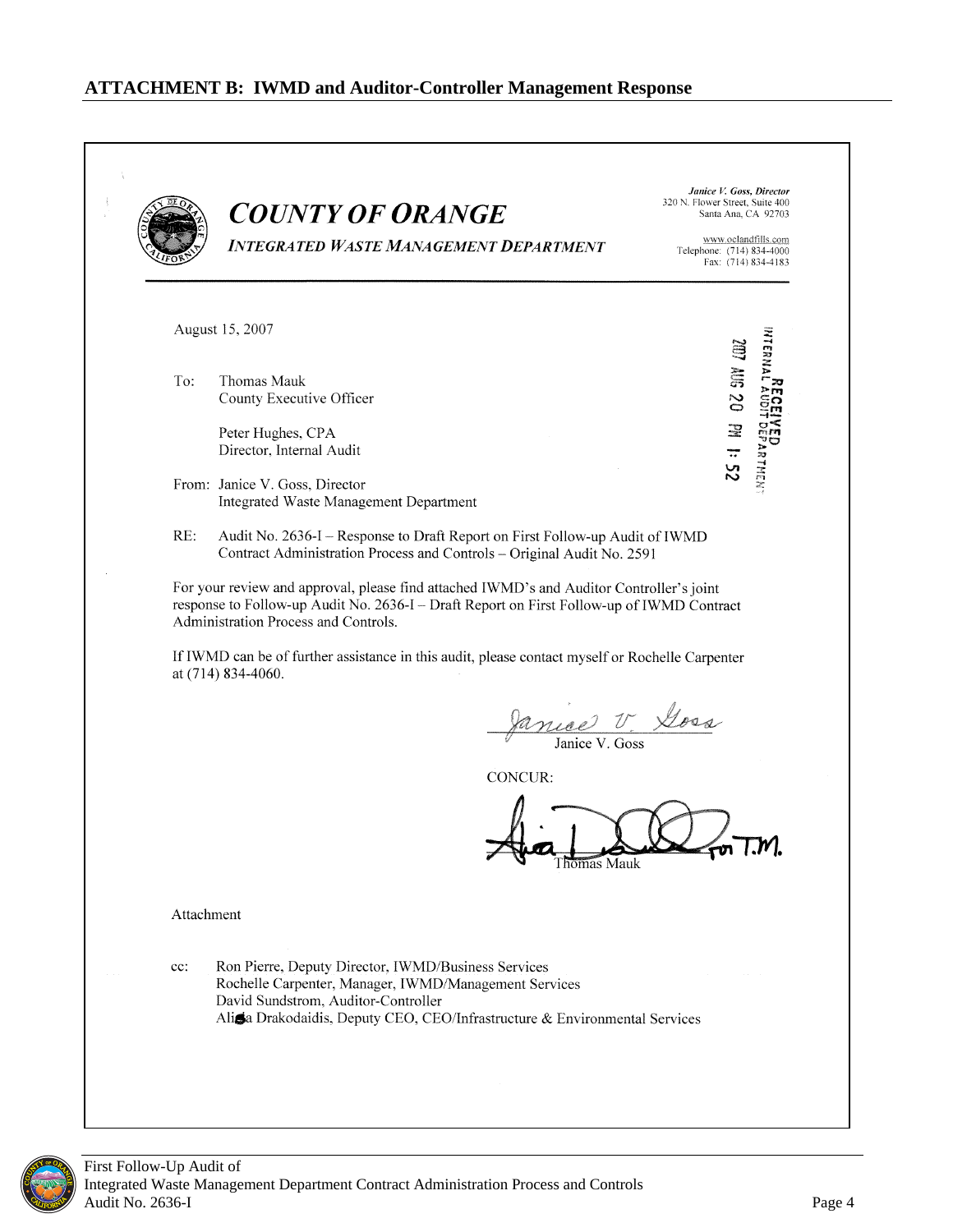#### **ATTACHMENT B: IWMD and Auditor-Controller Management Response (continued)**

**AUDITOR-CONTROLLER** SHAUN M. SKELLY CHIEF ASSISTANT AUDITOR-CONTROLLER **COUNTY OF ORANGE** JAN E, GRIMES<br>ASSISTANT AUDITOR-CONTROLLER HALL OF FINANCE AND RECORDS 12 CIVIC CENTER PLAZA, ROOM 202 **CENTRAL OPERATIONS** POST OFFICE BOX 567 SANTA ANA, CALIFORNIA 92702-0567 WILLIAM A. CASTRO ASSISTANT AUDITOR-CONTROLLER<br>SATELLITE ACCOUNTING OPERATIONS  $(714) 834 - 2450$ FAX: (714) 834-2569 PHILLIP T. DAIGNEAU www.ac.ocgov.com ASSISTANT AUDITOR-CONTROLLER **INFORMATION TECHNOLOGY DAVID E. SUNDSTROM, CPA** AUDITOR-CONTROLLER July 31, 2007 TO: Janice Goss, Director Integrated Waste Management Department **SUBJECT:** Response to First Follow-Up Audit of the Internal Control Review of Integrated Waste Management Department Contract Administration Process and Controls We reviewed the draft audit report prepared by the Internal Audit Department covering the First Follow-Up Audit of the Internal Control Review of Integrated Waste Management Department Contract Administration Process and Controls as of May 31, 2007. We concur with the recommendation made in the draft audit report. Our response is attached. Please call Tonya Burnett, IWMD Accounting Manager, at 834-4173 if you have any questions regarding this letter. Thank you. Davie E. Sundstrom Auditor-Controller Attachment cc: Peter Hughes, Director, Internal Audit Department Bill Castro, Assistant Auditor-Controller, Satellite Accounting Operations Ronald Pierre, Deputy Director, IWMD Business Services Rochelle Carpenter, Manager, IWMD Management Services Tonya Burnett, Manager, IWMD Accounting